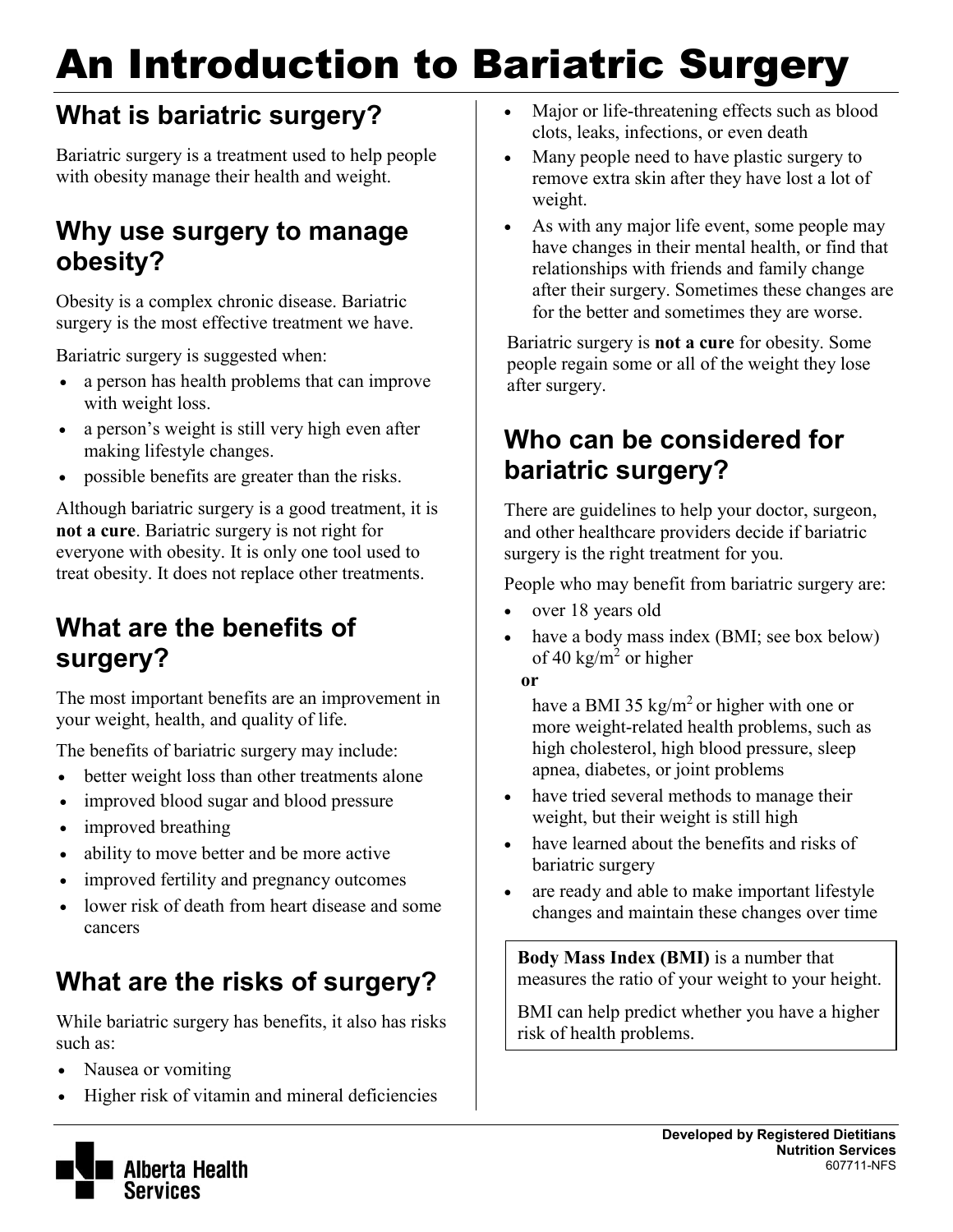## **When is surgery not the right treatment?**

For some people, bariatric surgery may not be the right treatment because:

they're not able or not

 they're not able or not willing to follow through with recommendations they're pregnant, planning to become pregnant, or are breastfeeding

willing to keep appointments

- they are too young or too old
- their BMI is below the guideline level
- they have certain medical conditions
- their risk of surgery is too high
- they aren't able to follow or understand directions
	-
	-
- they smoke

# **Is surgery the right treatment for me?**

Deciding if surgery is right for you is more than just meeting the guidelines. Every person has different treatment needs. Your family doctor and specialists can work with you to develop a plan that is best for you.

If you're interested in learning more about bariatric surgery, talk to your doctor.

### **How much weight would I lose?**

As with any treatment, the amount of weight loss after surgery is different for everyone. A good outcome after bariatric surgery is loss of about onethird (30%) of your starting weight, or about half (50%) of your excess weight. Many people continue to lose weight for 12–18 months after surgery.

Many people think that after surgery they will reach "normal" or "ideal" weight from a chart or BMI ranges. This is not a realistic goal. Talk to your healthcare provider about a realistic goal for you.

# **Can I gain weight after surgery?**

Bariatric surgery is a treatment but not a cure for obesity. Some people regain some of their weight around 2–5 years after surgery. A few people may gain back all of their weight after the surgery.

Obesity is a complex chronic disease that requires a long-term plan. After surgery, continue with a healthy lifestyle, which can include:

- healthy eating habits
- taking your vitamin and mineral supplements
- making time for activity each day
- keeping track of your goals with a journal
- keeping track of your weight
- managing your stress
- getting enough sleep
- following-up with your doctor and other specialists

# **Will my eating habits need to change after surgery?**

Bariatric surgery changes the size of your stomach and how it works. After surgery, you will have to make many changes to what and how you eat. Talk to a dietitian about making healthy lifestyle changes.

After bariatric surgery, your healthcare team will ask you to:

- choose small portions of food.
- eat slowly and chew your food well.
- take vitamin and mineral supplements as recommended for the rest of your life.

You will also need to avoid:

- drinking and eating at the same time
- drinks with bubbles (carbonated)
- foods and drinks higher in sugar
- some foods with textures that are hard to chew, such as sticky, gummy, stringy, or tough foods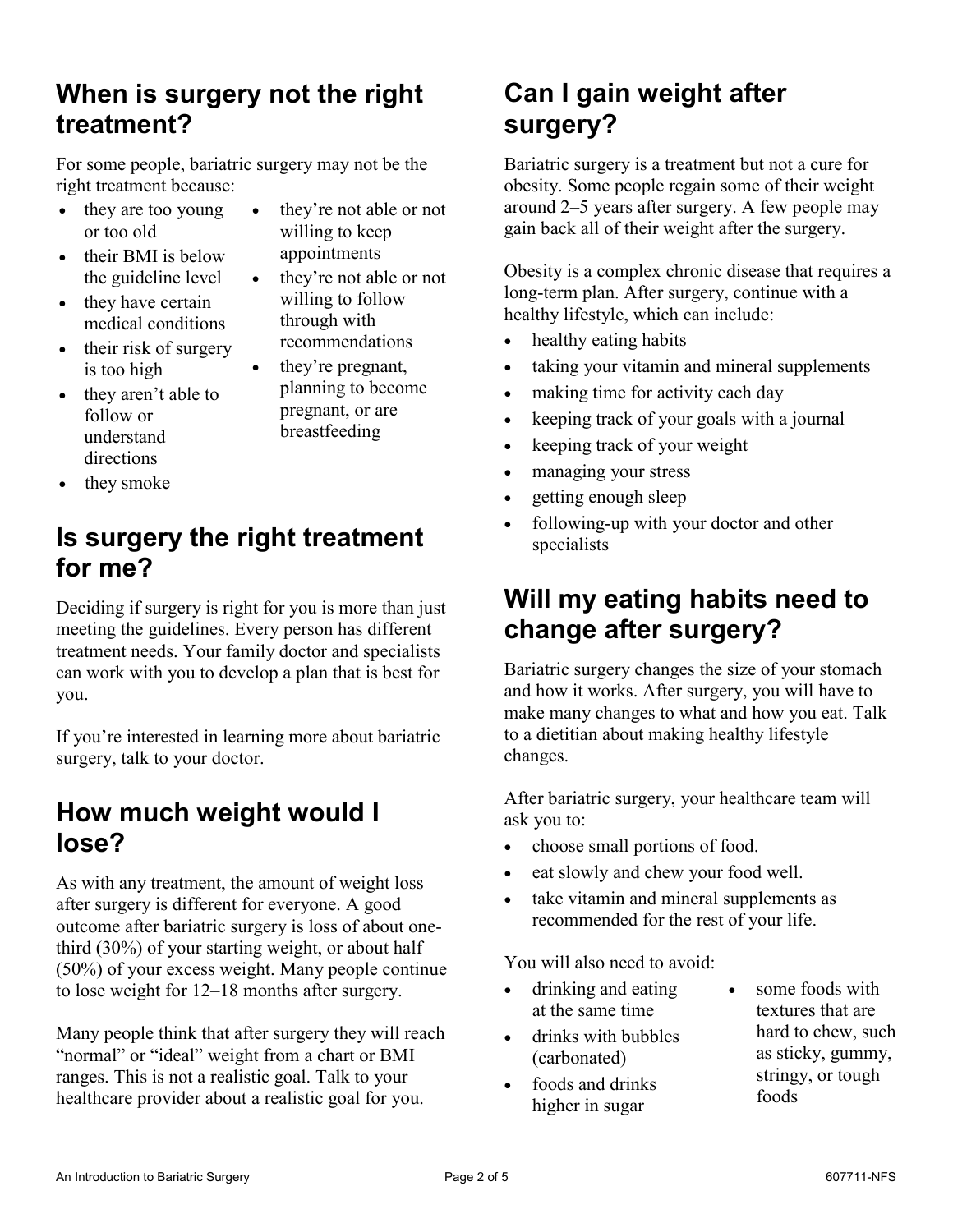# **What can I do to improve my weight and health right now?**

Below are lifestyle habits which can help people manage their weight and health.

#### **Ask yourself if you're ready to make changes**

- Think about what healthy habits are working well for you.
- Think about what has kept you from your goals. Is it a lack of time? Your mood? Lack of energy or sleep?
- Ask yourself: Am I ready to make a change now?

#### **Build healthy habits**

- Find non-food ways to cope with stress and reward yourself. You may find it helpful to go for a walk, spend time with a friend, read a book, or take time for hobbies you enjoy.
- If you smoke, talk to your health care provider about strategies to help you quit. You can't have bariatric surgery if you smoke.

#### **Keep a journal**

People who use a journal to track their progress are more likely to make changes that last a long time.

In your daily journal, you can track:

- what and how much you eat and drink
- your activity
- your mood or thoughts
- how you sleep
- your weight (for example, once a week)

#### **Be active every day**

- Make a plan to be active every day. If you are not active now, start with 10 minutes at a time.
- You can use a pedometer to measure how many steps you take each day. Record your steps in your journal.

#### **Eat healthy**

- A healthy meal pattern for most people is 3 small meals plus 1 or 2 small snacks every day.
- Fill half your plate with vegetables and/or fruit at each meal.
- Eating fewer calories can help you to lose weight and help you prevent weight gain. Tips to reduce calories:
	- Limit higher-fat foods and added fats.
	- Limit eating out to 0–2 times a week.
	- Limit sweets and extras to 0–2 times a week.
	- Choose calorie-free drinks and low-fat milk.

### **Are there different types of bariatric surgery?**

There are two types of bariatric surgery commonly done in Alberta:

- gastric bypass
- sleeve gastrectomy

Each surgery can help to treat obesity by making your stomach smaller. This means you would be able to eat only a very small amount of food at one time.

Surgery also changes the digestive tract, decreasing the amount of some nutrients absorbed by the body.

The gastric bypass and sleeve gastrectomy surgeries are described on the next 2 pages. Each surgery has risks and benefits. It's important to talk with your surgeon and doctor about what type of surgery might be right for you.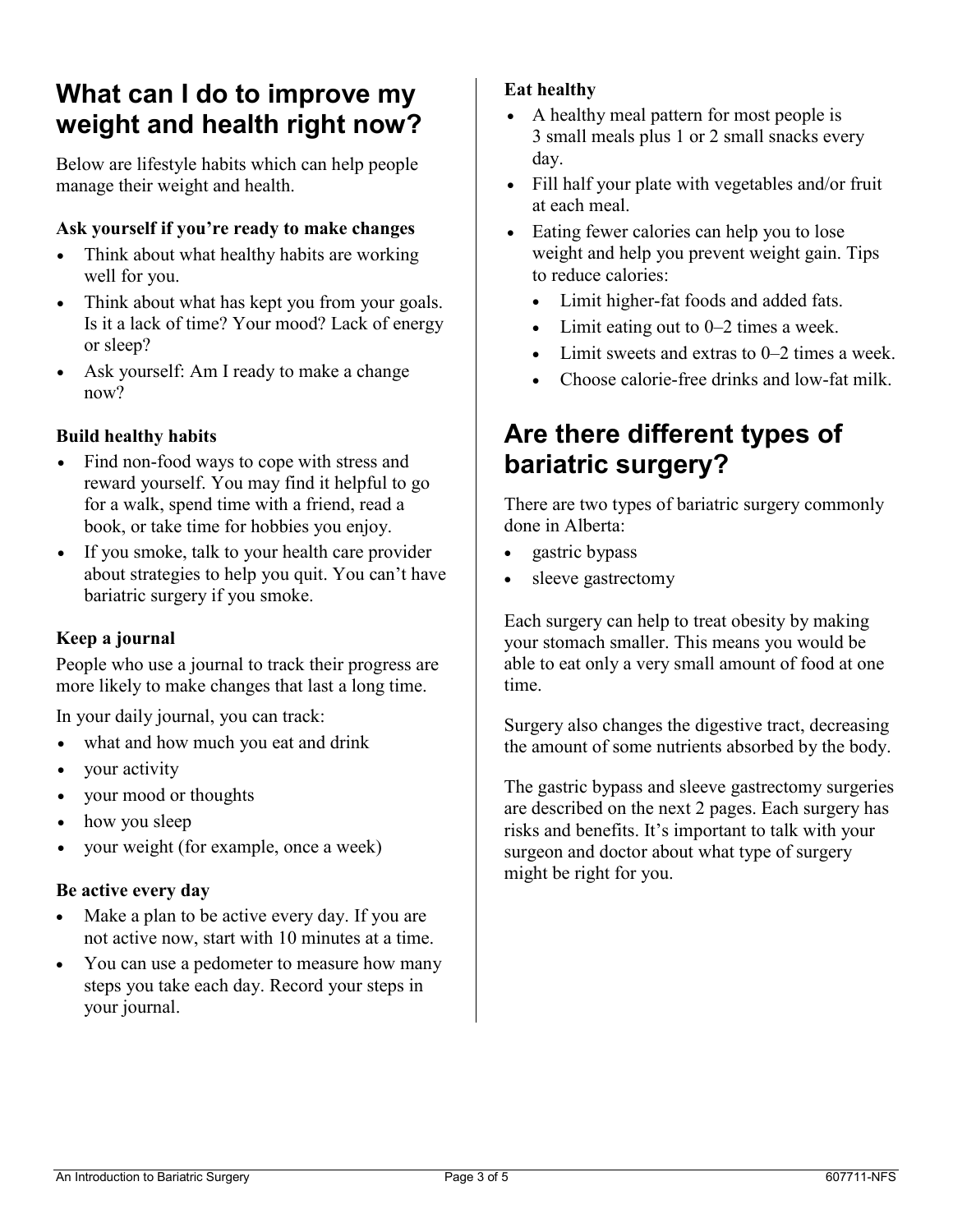## **Gastric Bypass**

## **How is it done?**

A surgeon makes several small openings in the abdomen to place the laparoscopic (surgical) tools. Surgical staples are used to create a small pouch in the upper stomach. The pouch is about the size of an egg or golf ball (30–50 mL or 2–3 Tbsp).

More staples are used to separate the upper part of the intestine from the middle intestine. The middle part is then attached to the gastric pouch. Food will now empty into the middle intestine, not the bottom part of the stomach.

The upper part of the intestine is then re-attached further down the intestine, so that digestive juices from the pancreas and gallbladder can mix with the food to help with digestion.



### **How does it work?**

The small pouch limits the amount of food you can eat at one time to about  $\frac{1}{2}$ –1 cup (125–250 mL). You will feel full after eating smaller portions. When you eat less food, you may take in fewer calories, which can help you lose weight.

A small opening slows down the movement of food and drinks out of the pouch. This may help you feel full longer.

Your body will also absorb fewer nutrients from the food you eat because it does not go into the bottom part of the stomach and the upper intestine.

# **What are the risks or side effects?**

- If you eat more than the pouch can hold, you will be uncomfortable. You may feel sick to your stomach and throw up.
- If you have food and drinks that are higher in sugar, you may get **dumping syndrome.** Symptoms may include nausea, vomiting, diarrhea, abdominal cramping, weakness, dizziness, flushing, sweating, anxiety, and a fast heart rate.
- You are at risk for low levels of many vitamins and minerals because you are not eating as much food and not as many nutrients are being absorbed.
- To get enough vitamins and minerals after surgery:
	- eat healthy meals and snacks.
	- take vitamin and mineral supplements each day.
	- go for blood tests regularly.
- You may take in extra calories and regain weight if you:
	- choose high calorie foods more often.
	- eat too much or too often (grazing).
	- choose very soft or liquid food and drinks that go through the gastric pouch easily.